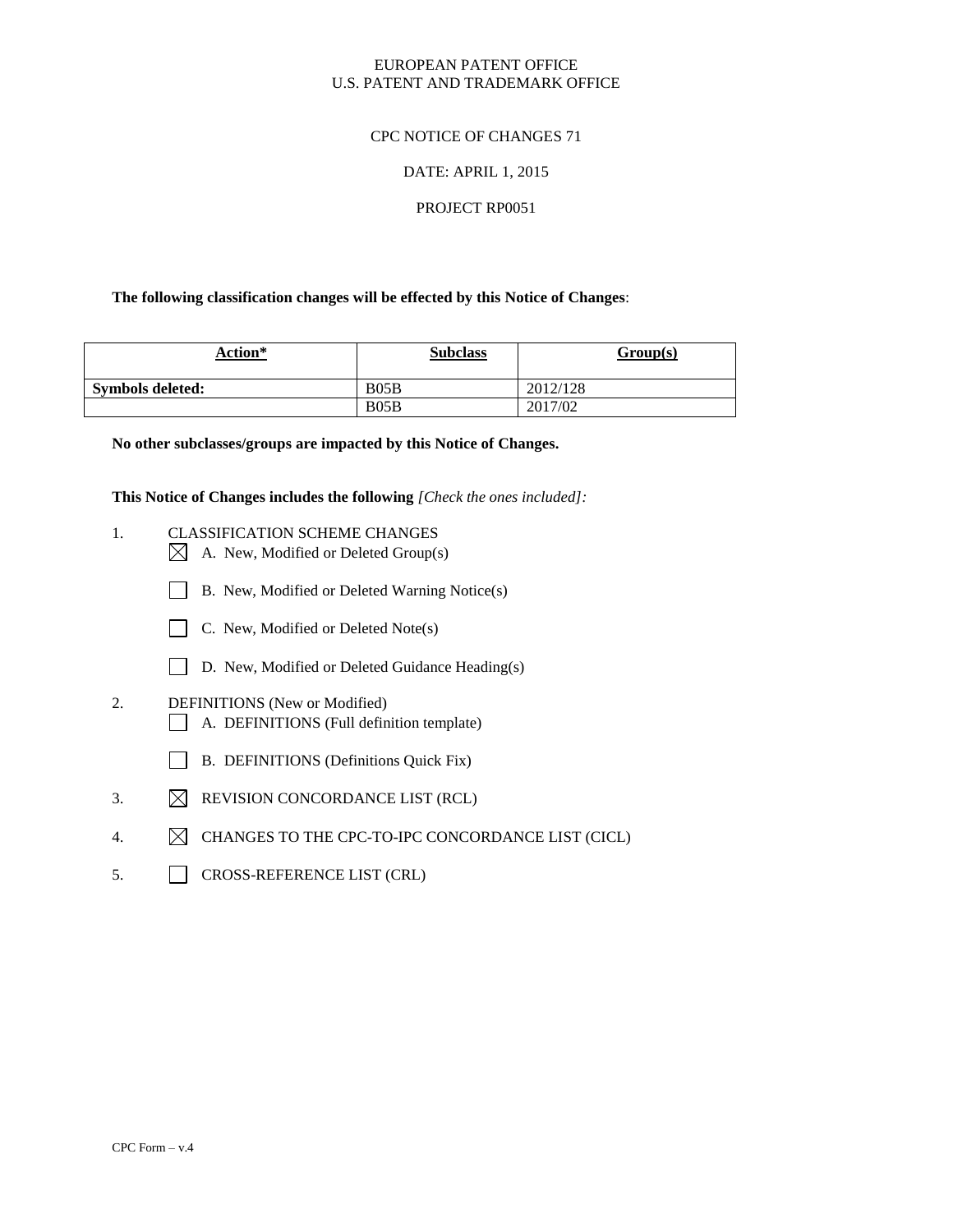#### CPC NOTICE OF CHANGES 71

### DATE: APRIL 1, 2015

#### PROJECT RP0051

### 1. CLASSIFICATION SCHEME CHANGES

### A. New, Modified or Deleted Group(s)

#### **SUBCLASS B05B - SPRAYING APPARATUS; ATOMISING APPARATUS; NOZZLES**

| $Type*$ | <b>Symbol</b> | <b>Indent</b><br><b>Level</b><br><b>Number</b><br>of dots<br>(e.g. 0, 1, | Title<br>(new or modified)<br>"CPC only" text should normally be<br>enclosed in {curly brackets}** | Transferred to <sup>*</sup>                                         |
|---------|---------------|--------------------------------------------------------------------------|----------------------------------------------------------------------------------------------------|---------------------------------------------------------------------|
| D       | B05B2012/128  |                                                                          |                                                                                                    | <administrative to<br="" transfer="">B05B12/12</administrative>     |
| D       | B05B2017/02   |                                                                          |                                                                                                    | <administrative to<br="" transfer="">B05B17/00&gt;</administrative> |

\*N = new entries where reclassification into entries is involved; C = entries with modified file scope where reclassification of documents from the entries is involved;  $Q =$  new entries which are firstly populated with documents via administrative transfers from deleted (D) entries. Afterwards, the transferred documents into the Q entry will either stay or be moved to more appropriate entries, as determined by intellectual reclassification; E= existing entries with enlarged file scope, which receive documents from C or D entries, e.g. when a limiting reference is removed from the entry title;  $M =$  entries with no change to the file scope (no reclassification);  $D =$  deleted entries;  $F =$  frozen entries will be deleted once reclassification of documents from the entries is completed;  $U =$  entries that are unchanged.

#### NOTES:

- \*\*No {curly brackets} are used for titles in CPC only subclasses, e.g. C12Y, A23Y; 2000 series symbol titles of groups found at the end of schemes (orthogonal codes); or the Y section titles. The {curly brackets} are used for 2000 series symbol titles found interspersed throughout the main trunk schemes (breakdown codes).
- For U groups, the minimum requirement is to include the U group located immediately prior to the N group or N group array, in order to show the N group hierarchy and improve the readability and understanding of the scheme. Always include the symbol, indent level and title of the U group in the table above.
- All entry types should be included in the scheme changes table above for better understanding of the overall scheme change picture. Symbol, indent level, and title are required for all types except "D" which requires only a symbol.
- #"Transferred to" column must be completed for all C, D, F, and Q type entries. F groups will be deleted once reclassification is completed.
- When multiple symbols are included in the "Transferred to" column, avoid using ranges of symbols in order to be as precise as possible.
- For administrative transfer of documents, the following text should be used: "< administrative transfer to XX>" or ">secomministrative transfer to XX and YY simultaneously when administrative transfer of the same documents is to more than one place.
- Administrative transfer to main trunk groups is assumed to be "invention information", unless otherwise indicated, and to 2000 series groups is assumed to be "additional information".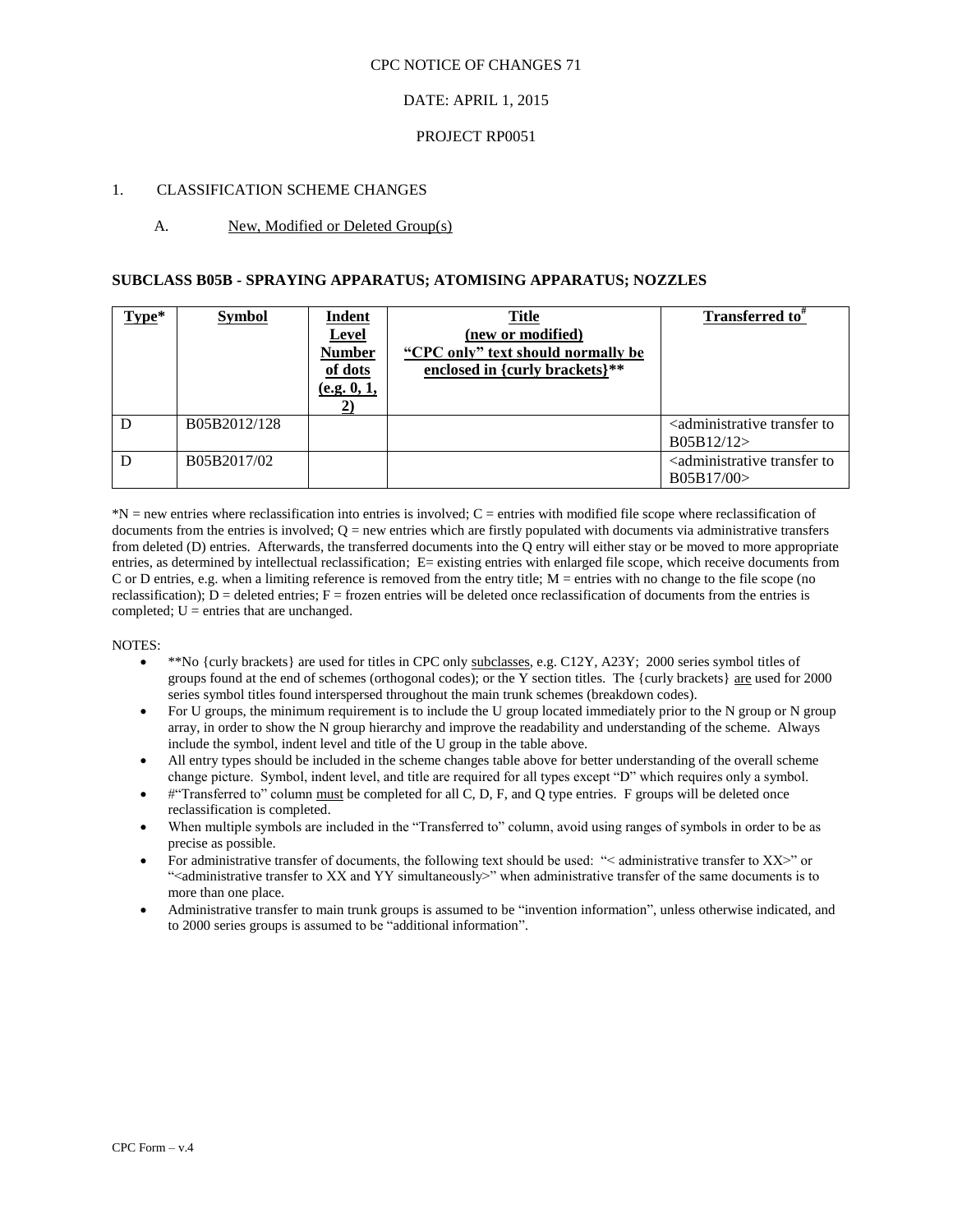### CPC NOTICE OF CHANGES 71

## DATE: APRIL 1, 2015

### PROJECT RP0051

## 3. REVISION CONCORDANCE LIST (RCL)

| Type* | From CPC Symbol (existing) | To CPC Symbol(s)                                                    |
|-------|----------------------------|---------------------------------------------------------------------|
|       | B05B2012/128               | <administrative to<br="" transfer="">B05B12/12</administrative>     |
|       | B05B2017/02                | <administrative to<br="" transfer="">B05B17/00&gt;</administrative> |

 $*C$  = entries with modified file scope where reclassification of documents from the entries is involved; Q = new entries which are firstly populated with documents via administrative transfers from deleted (D) entries. Afterwards, the transferred documents into the Q entry will either stay or be moved to more appropriate entries, as determined by intellectual reclassification;  $D =$ deleted entries.

NOTES:

- $\bullet$  Only C, D, and Q type entries are included in the table above.
- When multiple symbols are included in the "To" column, avoid using ranges of symbols in order to be as precise as possible.
- For administrative transfer of documents, the following text should be used: "< administrative transfer to XX>" or "<administrative transfer to XX and YY simultaneously>" when administrative transfer of the same documents is to more than one place.
- Administrative transfer to main trunk groups is assumed to be "invention information", unless otherwise indicated, and to 2000 series groups is assumed to be "additional information".